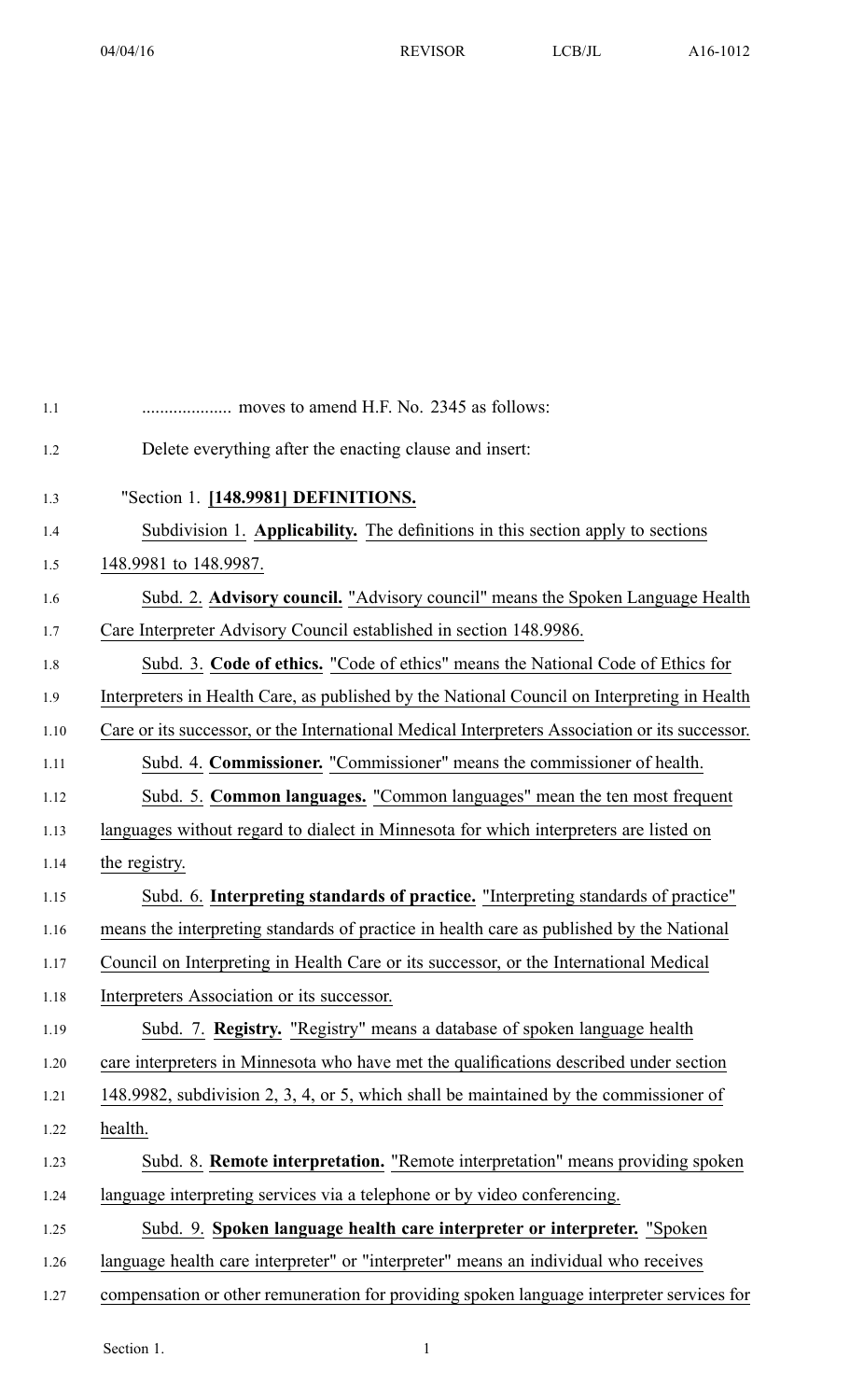| 2.1  | patients with limited English proficiency within a medical setting either by face-to-face      |
|------|------------------------------------------------------------------------------------------------|
| 2.2  | interpretation or remote interpretation.                                                       |
| 2.3  | Subd. 10. Spoken language interpreting services. "Spoken language interpreting                 |
| 2.4  | services" means the conversion of one spoken language into another by an interpreter for       |
| 2.5  | the purpose of facilitating communication between a patient and a health care provider         |
| 2.6  | who do not share a common spoken language.                                                     |
|      |                                                                                                |
| 2.7  | Sec. 2. [148.9982] REGISTRY.                                                                   |
| 2.8  | Subdivision 1. Establishment. (a) By July 1, 2017, the commissioner of health                  |
| 2.9  | shall establish and maintain a registry for spoken language health care interpreters. The      |
| 2.10 | registry shall contain four separate tiers based on different qualification standards for      |
| 2.11 | education and training.                                                                        |
| 2.12 | (b) An individual who wants to be listed on the registry must submit an application            |
| 2.13 | to the commissioner on a form provided by the commissioner along with all applicable           |
| 2.14 | fees required under section 148.9987. The form must include the applicant's name; Social       |
| 2.15 | Security number; business address and telephone number, or home address and telephone          |
| 2.16 | number if the applicant has a home office; the applicant's employer or the agencies with       |
| 2.17 | which the applicant is affiliated; the employer's or agencies' addresses and telephone         |
| 2.18 | numbers; and the languages the applicant is qualified to interpret.                            |
| 2.19 | (c) Upon receipt of the application, the commissioner shall determine if the applicant         |
| 2.20 | meets the requirements for the applicable registry tier. The commissioner may request          |
| 2.21 | further information from the applicant if the information provided is not complete or          |
| 2.22 | accurate. The commissioner shall notify the applicant of action taken on the application,      |
| 2.23 | and if the application is denied, the grounds for denying the application.                     |
| 2.24 | (d) If the commissioner denies an application, the applicant may apply for a lower             |
| 2.25 | tier or may reapply for the same tier at a later date. If an applicant applies for a different |
| 2.26 | tier or reapplies for the same tier, the applicant must submit with the new application the    |
| 2.27 | applicable fees under section 148.9987.                                                        |
| 2.28 | (e) Applicants who qualify for different tiers for different languages shall only be           |
| 2.29 | required to complete one application and submit with the application the fee associated        |
| 2.30 | with the highest tier for which the applicant is applying.                                     |
| 2.31 | (f) The commissioner may request, as deemed necessary, additional information                  |
| 2.32 | from an applicant to determine or verify qualifications or collect information to manage       |
| 2.33 | the registry or monitor the field of health care interpreting.                                 |
| 2.34 | Subd. 2. Tier 1 requirements. The commissioner shall include on the tier 1 registry            |
| 2.35 | an applicant who meets the following requirements:                                             |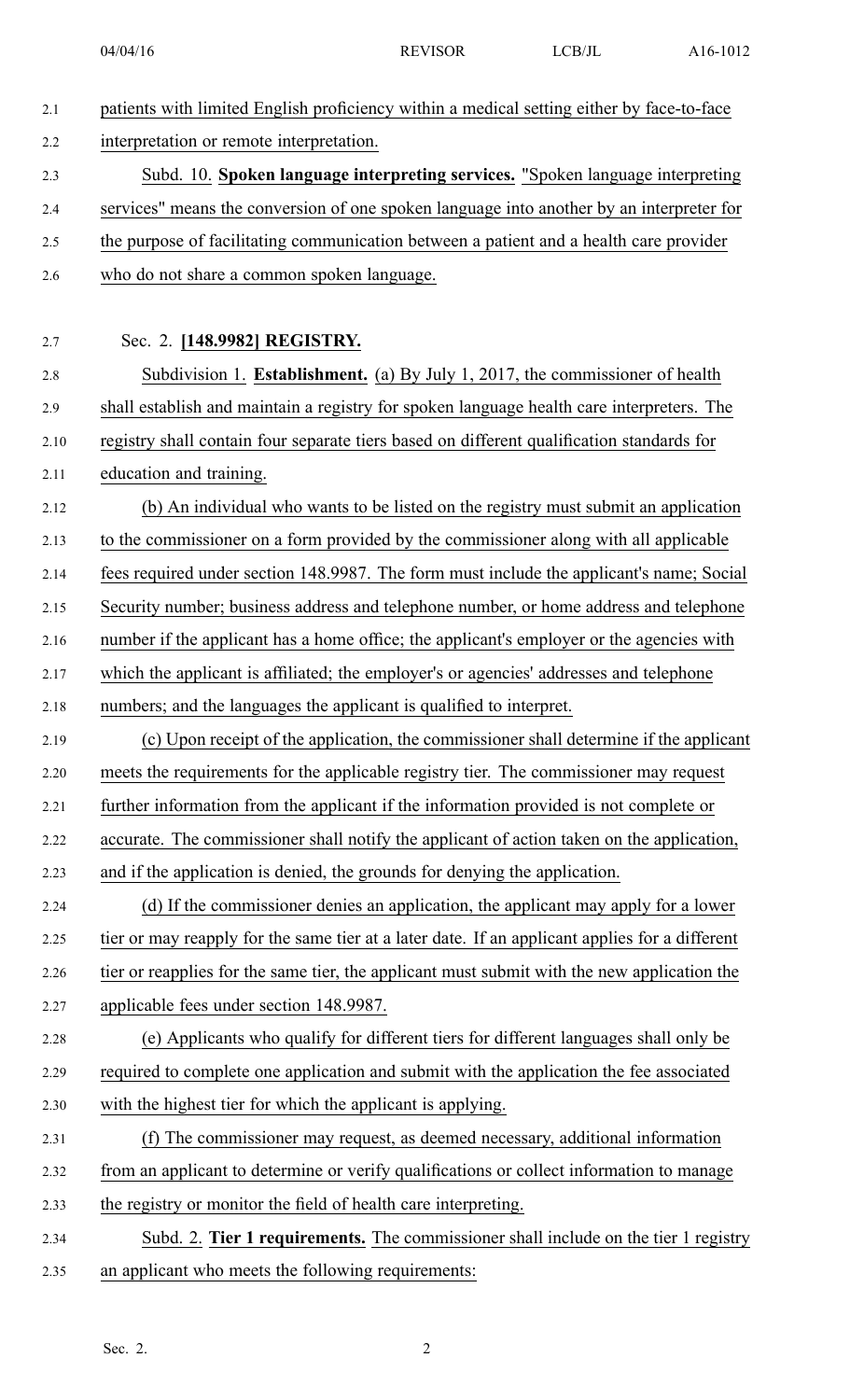| 3.1  | $(1)$ is at least 18 years of age;                                                         |
|------|--------------------------------------------------------------------------------------------|
| 3.2  | (2) passes an examination approved by the commissioner on basic medical                    |
| 3.3  | terminology in English;                                                                    |
| 3.4  | (3) passes an examination approved by the commissioner on interpreter ethics and           |
| 3.5  | standards of practice; and                                                                 |
| 3.6  | (4) affirms by signature, including electronic signature, that the applicant has read      |
| 3.7  | the code of ethics and interpreting standards of practice identified on the registry Web   |
| 3.8  | site and agrees to abide by them.                                                          |
| 3.9  | Subd. 3. Tier 2 requirements. The commissioner shall include on the tier 2 registry        |
| 3.10 | an applicant who meets the requirements for tier 1 described under subdivision 2 and who:  |
| 3.11 | $(1)$ effective July 1, 2017, to June 30, 2018, provides proof of successfully             |
| 3.12 | completing a training program for medical interpreters approved by the commissioner that   |
| 3.13 | is, at a minimum, 40 hours in length; or                                                   |
| 3.14 | (2) effective July 1, 2018, provides proof of successfully completing a training           |
| 3.15 | program for medical interpreters approved by the commissioner that is, at a minimum,       |
| 3.16 | 60 hours in length; or a 40-hour training program approved by the commissioner, plus       |
| 3.17 | additional hours of interpreter training approved by the commissioner to achieve the hours |
| 3.18 | equal to or greater than the requirements of the national certifying bodies in health care |
| 3.19 | interpreting. This training shall not be restricted to Minnesota-based programs and may    |
| 3.20 | have been completed by the applicant prior to July 1, 2017.                                |
| 3.21 | Subd. 4. Tier 3 requirements. The commissioner shall include on the tier 3 registry        |
| 3.22 | an applicant who meets the requirements for tier 1 described under subdivision 2 and who:  |
| 3.23 | (1) has a national certification in health care interpreting that does not include a       |
| 3.24 | performance examination from a certifying organization approved by the commissioner; or    |
| 3.25 | (2) provides proof of successfully completing an interpreting certification program        |
| 3.26 | from an accredited United States academic institution approved by the commissioner         |
| 3.27 | that is, at a minimum, 18 semester credits.                                                |
| 3.28 | Subd. 5. Tier 4 requirements. (a) The commissioner shall include on the tier 4             |
| 3.29 | registry an applicant who meets the requirements for tier 1 described under subdivision 2  |
| 3.30 | and who:                                                                                   |
| 3.31 | (1) has a national certification from a certifying organization approved by the            |
| 3.32 | commissioner in health care interpreting that includes a performance examination in the    |
| 3.33 | non-English language in which the interpreter is registering to interpret; or              |
| 3.34 | $(2)(i)$ has an associate's degree or higher in interpreting from an accredited United     |
| 3.35 | States academic institution. The degree and institution must be approved by the            |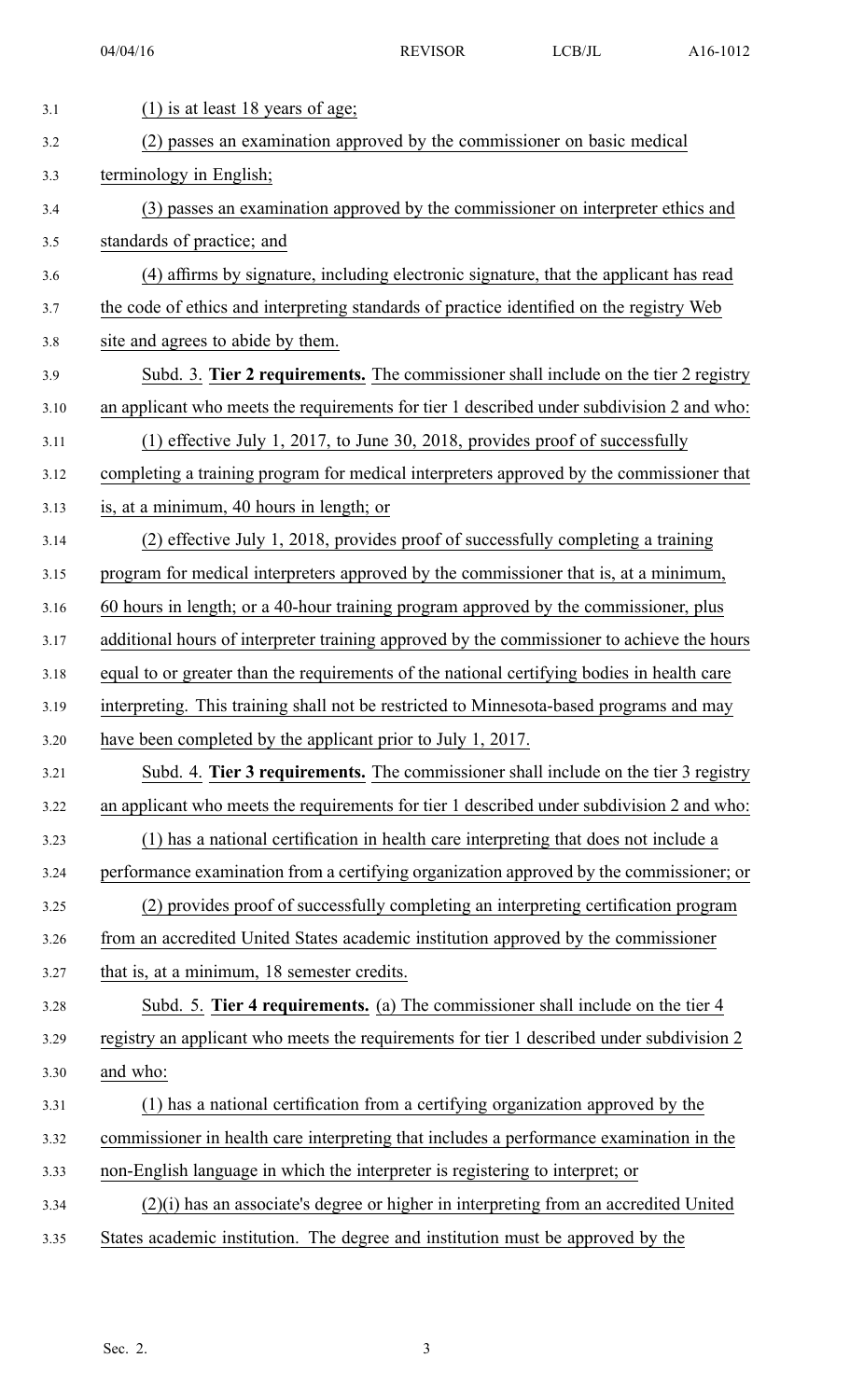| 4.1  | commissioner and the degree must include a minimum of three semester credits in medical     |
|------|---------------------------------------------------------------------------------------------|
| 4.2  | terminology or medical interpreting; and                                                    |
| 4.3  | (ii) has achieved a score of "advanced mid" or higher on the American Council on            |
| 4.4  | the Teaching of Foreign Languages Oral Proficiency Interview in a non-English language      |
| 4.5  | in which the interpreter is registering to interpret.                                       |
| 4.6  | (b) The commissioner, in consultation with the advisory council, may approve                |
| 4.7  | alternative means of meeting oral proficiency requirements for tier 4 for languages         |
| 4.8  | in which the American Council of Teaching of Foreign Languages Oral Proficiency             |
| 4.9  | Interview is not available.                                                                 |
| 4.10 | (c) The commissioner, in consultation with the advisory council, may approve a              |
| 4.11 | degree from an educational institution from a foreign country as meeting the associate's    |
| 4.12 | degree requirement in paragraph $(a)$ , clause $(2)$ . The commissioner may assess the      |
| 4.13 | applicant a fee to cover the cost of foreign credential evaluation services approved by     |
| 4.14 | the commissioner, in consultation with the advisory council, and any additional steps       |
| 4.15 | necessary to process the application. Any assessed fee must be paid by the interpreter      |
| 4.16 | before the interpreter will be registered.                                                  |
| 4.17 | Subd. 6. Change of name and address. Registered spoken language health                      |
| 4.18 | care interpreters who change their name, address, or e-mail address must inform the         |
| 4.19 | commissioner in writing of the change within 30 days. All notices or other correspondence   |
| 4.20 | mailed to the interpreter's address or e-mail address on file with the commissioner shall   |
| 4.21 | be considered as having been received by the interpreter.                                   |
| 4.22 | Subd. 7. Data. Section 13.41 applies to government data of the commissioner                 |
| 4.23 | on applicants and registered interpreters.                                                  |
|      |                                                                                             |
| 4.24 | Sec. 3. [148.9983] RENEWAL.                                                                 |
| 4.25 | Subdivision 1. Registry period. Listing on the registry is valid for a one-year             |
| 4.26 | period. To renew inclusion on the registry, an interpreter must submit:                     |
| 4.27 | (1) a renewal application on a form provided by the commissioner;                           |
| 4.28 | (2) a continuing education report on a form provided by the commissioner as                 |
| 4.29 | specified under section 148.9985; and                                                       |
| 4.30 | (3) the required fees under section 148.9987.                                               |
| 4.31 | Subd. 2. Notice. (a) Sixty days before the registry expiration date, the commissioner       |
| 4.32 | shall send out a renewal notice to the spoken language health care interpreter's last known |
| 4.33 | address or e-mail address on file with the commissioner. The notice must include an         |
|      |                                                                                             |

4.34 application for renewal and the amount of the fee required for renewal. If the interpreter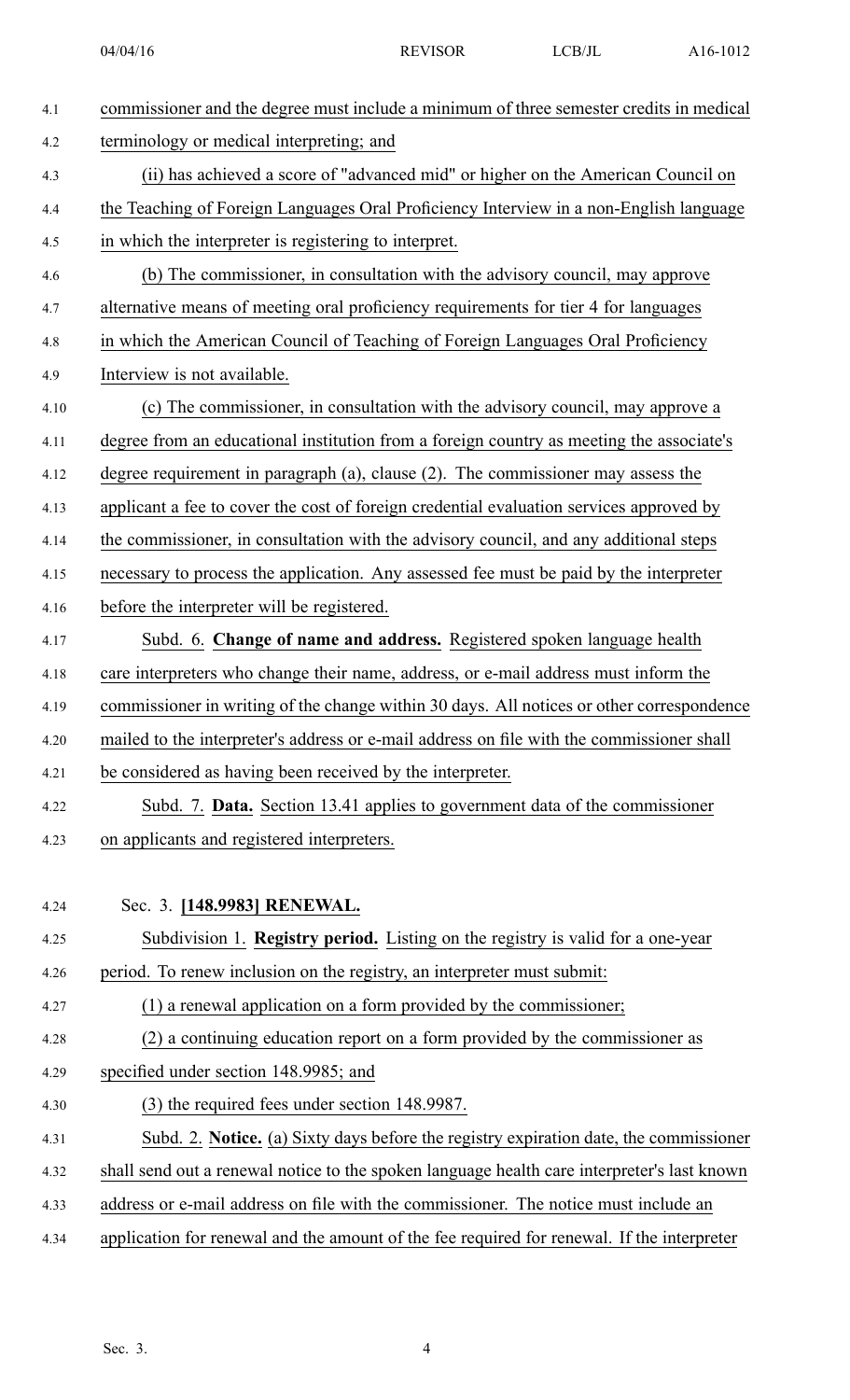| 5.1  | does not receive the renewal notice, the interpreter is still required to meet the deadline for |
|------|-------------------------------------------------------------------------------------------------|
| 5.2  | renewal to qualify for continuous inclusion on the registry.                                    |
| 5.3  | (b) An application for renewal must be received by the commissioner or postmarked               |
| 5.4  | at least 30 calendar days before the registry expiration date.                                  |
| 5.5  | Subd. 3. Late fee. A renewal application submitted after the renewal deadline                   |
| 5.6  | date must include the late fee specified in section 148.9987. Fees for late renewal shall       |
| 5.7  | not be prorated.                                                                                |
| 5.8  | Subd. 4. Lapse in renewal. An interpreter whose registry listing has been expired               |
| 5.9  | for a period of one year or longer must submit a new application to be listed on the registry   |
| 5.10 | instead of a renewal application.                                                               |
|      |                                                                                                 |
| 5.11 | Sec. 4. [148.9984] DISCIPLINARY ACTIONS; OVERSIGHT OF                                           |
| 5.12 | <b>COMPLAINTS.</b>                                                                              |
| 5.13 | Subdivision 1. Prohibited conduct. (a) The following conduct is prohibited and is               |
| 5.14 | grounds for disciplinary or corrective action:                                                  |
| 5.15 | (1) failure to provide spoken language interpreting services consistent with the                |
| 5.16 | code of ethics and interpreting standards of practice, or performance of the interpretation     |
| 5.17 | in an incompetent or negligent manner;                                                          |
| 5.18 | (2) conviction of a crime, including a finding or verdict of guilt, an admission of             |
| 5.19 | guilt, or a no-contest plea, in any court in Minnesota or any other jurisdiction in the United  |
| 5.20 | States, demonstrably related to engaging in spoken language health care interpreter             |
| 5.21 | services. Conviction includes a conviction for an offense which, if committed in this           |
| 5.22 | state, would be deemed a felony;                                                                |
| 5.23 | (3) conviction of violating any state or federal law, rule, or regulation that directly         |
| 5.24 | relates to the practice of spoken language health care interpreters;                            |
| 5.25 | (4) adjudication as mentally incompetent or as a person who is dangerous to self                |
| 5.26 | or adjudication pursuant to chapter 253B as chemically dependent, developmentally               |
| 5.27 | disabled, mentally ill and dangerous to the public, or as a sexual psychopathic personality     |
| 5.28 | or sexually dangerous person;                                                                   |
| 5.29 | (5) violation or failure to comply with an order issued by the commissioner;                    |
| 5.30 | (6) obtaining money, property, services, or business from a client through the use of           |
| 5.31 | undue influence, excessive pressure, harassment, duress, deception, or fraud;                   |
| 5.32 | (7) revocation of the interpreter's national certification as a result of disciplinary          |
| 5.33 | action brought by the national certifying body;                                                 |
| 5.34 | (8) failure to perform services with reasonable judgment, skill, or safety due to the           |
| 5.35 | use of alcohol or drugs or other physical or mental impairment;                                 |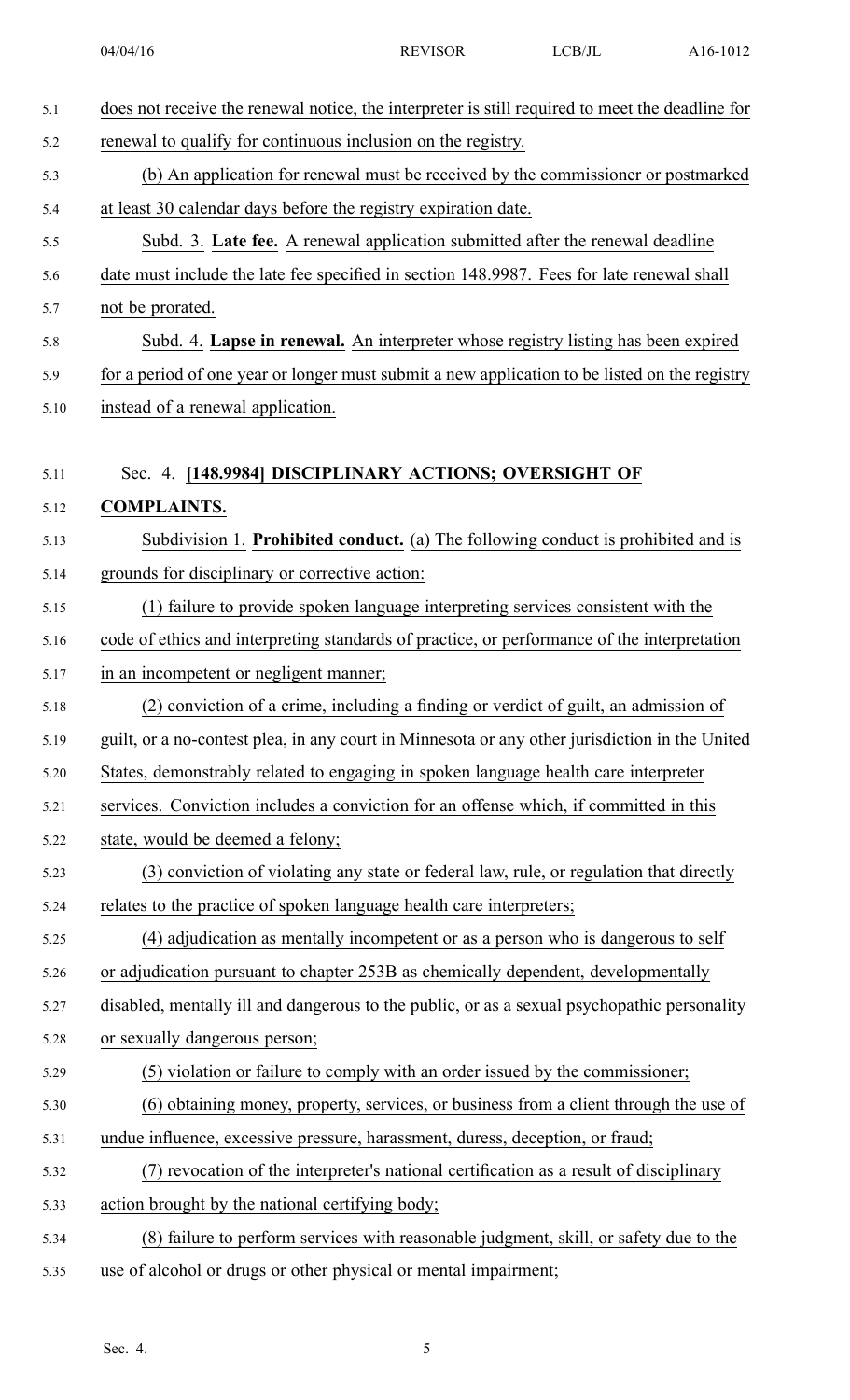| 6.1  | (9) engaging in conduct likely to deceive, defraud, or harm the public;                        |
|------|------------------------------------------------------------------------------------------------|
| 6.2  | (10) demonstrating a willful or careless disregard for the health, welfare, or safety          |
| 6.3  | of a client;                                                                                   |
| 6.4  | (11) failure to cooperate with the commissioner or advisory council in an                      |
| 6.5  | investigation or to provide information in response to a request from the commissioner         |
| 6.6  | or advisory council;                                                                           |
| 6.7  | (12) aiding or abetting another person in violating any provision of sections                  |
| 6.8  | 148.9981 to 148.9987; and                                                                      |
| 6.9  | (13) release or disclosure of a health record in violation of sections 144.291 to              |
| 6.10 | 144.298.                                                                                       |
| 6.11 | (b) In disciplinary actions alleging a violation of paragraph (a), clause $(2)$ , $(3)$ , or   |
| 6.12 | (4), a copy of the judgment or proceeding under seal of the court administrator, or of the     |
| 6.13 | administrative agency that entered the same, is admissible into evidence without further       |
| 6.14 | authentication and constitutes prima facie evidence of its contents.                           |
| 6.15 | Subd. 2. Complaints. The commissioner may initiate an investigation upon                       |
| 6.16 | receiving a complaint or other oral or written communication that alleges or implies           |
| 6.17 | a violation of subdivision 1. In the receipt, investigation, and hearing of a complaint        |
| 6.18 | that alleges or implies a violation of subdivision 1, the commissioner shall follow the        |
| 6.19 | procedures in section 214.10.                                                                  |
| 6.20 | Subd. 3. Disciplinary actions. If the commissioner finds that an interpreter has               |
| 6.21 | violated any provision of sections 148.9981 to 148.9987, the commissioner may take             |
| 6.22 | any one or more of the following actions:                                                      |
| 6.23 | (1) remove the interpreter from the registry;                                                  |
| 6.24 | (2) impose limitations or conditions on the interpreter's practice, impose                     |
| 6.25 | rehabilitation requirements, or require practice under supervision; or                         |
| 6.26 | (3) censure or reprimand the interpreter.                                                      |
| 6.27 | Subd. 4. Reinstatement requirements after disciplinary action. Interpreters who                |
| 6.28 | have been removed from the registry or who have had their practice suspended may               |
| 6.29 | request and provide justification for reinstatement following the period of suspension         |
| 6.30 | specified by the commissioner. The requirements of sections 148.9981 to 148.9987 for           |
| 6.31 | registry renewal and any other conditions imposed by the commissioner must be met              |
| 6.32 | before the interpreter may be listed on the registry or have the right to practice reinstated. |
|      |                                                                                                |
| 6.33 | Sec. 5. [148.9985] CONTINUING EDUCATION.                                                       |
|      |                                                                                                |

6.34 Subdivision 1. **Course approval.** The advisory council shall approve continuing 6.35 education courses and training. A course that has not been approved by the advisory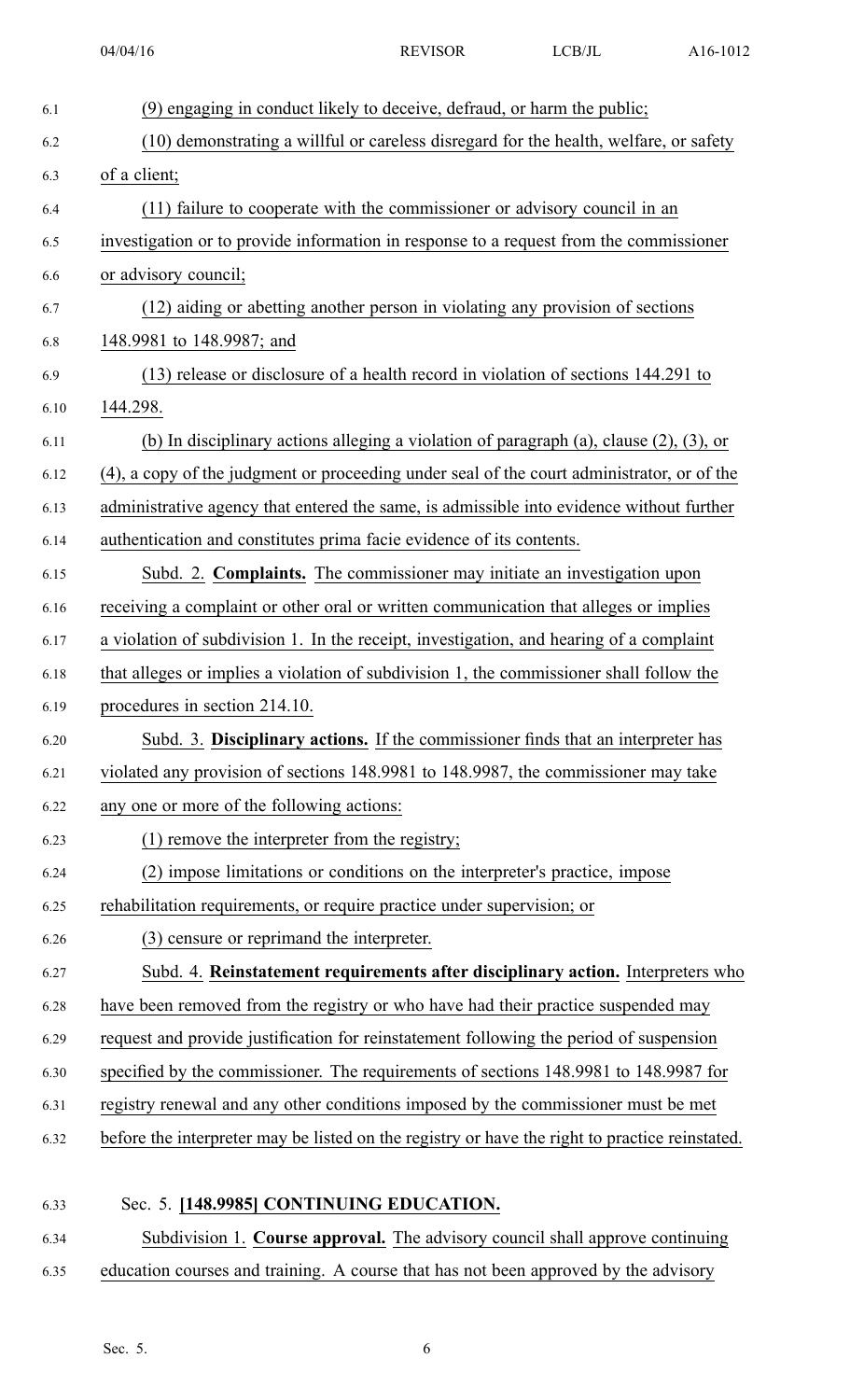| 7.1  | council may be submitted, but may be disapproved by the commissioner. If the course             |
|------|-------------------------------------------------------------------------------------------------|
| 7.2  | is disapproved, it shall not count toward the continuing education requirement. The             |
| 7.3  | interpreter must complete the following hours of continuing education during each               |
| 7.4  | one-year registry period:                                                                       |
| 7.5  | (1) for tier 2 interpreters, a minimum of four contact hours of continuing education;           |
| 7.6  | (2) for tier 3 interpreters, a minimum of six contact hours of continuing education; and        |
| 7.7  | (3) for tier 4 interpreters, a minimum of eight contact hours of continuing education.          |
| 7.8  | Contact hours shall be prorated for interpreters who are assigned a registry cycle of           |
| 7.9  | less than one year.                                                                             |
| 7.10 | Subd. 2. Continuing education verification. Each spoken language health care                    |
| 7.11 | interpreter shall submit with a renewal application a continuing education report on a form     |
| 7.12 | provided by the commissioner that indicates that the interpreter has met the continuing         |
| 7.13 | education requirements of this section. The form shall include the following information:       |
| 7.14 | (1) the title of the continuing education activity;                                             |
| 7.15 | (2) a brief description of the activity;                                                        |
| 7.16 | (3) the sponsor, presenter, or author;                                                          |
| 7.17 | (4) the location and attendance dates;                                                          |
| 7.18 | (5) the number of contact hours; and                                                            |
| 7.19 | (6) the interpreter's notarized affirmation that the information is true and correct.           |
| 7.20 | Subd. 3. Audit. The commissioner or advisory council may audit a percentage of                  |
| 7.21 | the continuing education reports based on a random selection.                                   |
|      |                                                                                                 |
| 7.22 | Sec. 6. [148.9986] SPOKEN LANGUAGE HEALTH CARE INTERPRETER                                      |
| 7.23 | <b>ADVISORY COUNCIL.</b>                                                                        |
| 7.24 | Subdivision 1. Establishment. The commissioner shall appoint 12 members to a                    |
| 7.25 | Spoken Language Health Care Interpreter Advisory Council consisting of the following            |
| 7.26 | members:                                                                                        |
| 7.27 | (1) three members who are interpreters listed on the roster prior to July 1, 2017, or           |
| 7.28 | on the registry after July 1, 2017, and who are Minnesota residents. Of these members,          |
| 7.29 | each must be an interpreter for a different language; at least one must have a national         |
| 7.30 | certification credential; and at least one must have been listed on the roster prior to July 1, |
| 7.31 | 2017, or on the registry after July 1, 2017, as an interpreter in a language other than the     |
| 7.32 | common languages and must have completed a training program for medical interpreters            |
| 7.33 | approved by the commissioner that is, at a minimum, 40 hours in length;                         |
| 7.34 | (2) three members representing limited English proficient (LEP) individuals, of                 |
| 7.35 | these members, two must represent LEP individuals who are proficient in a common                |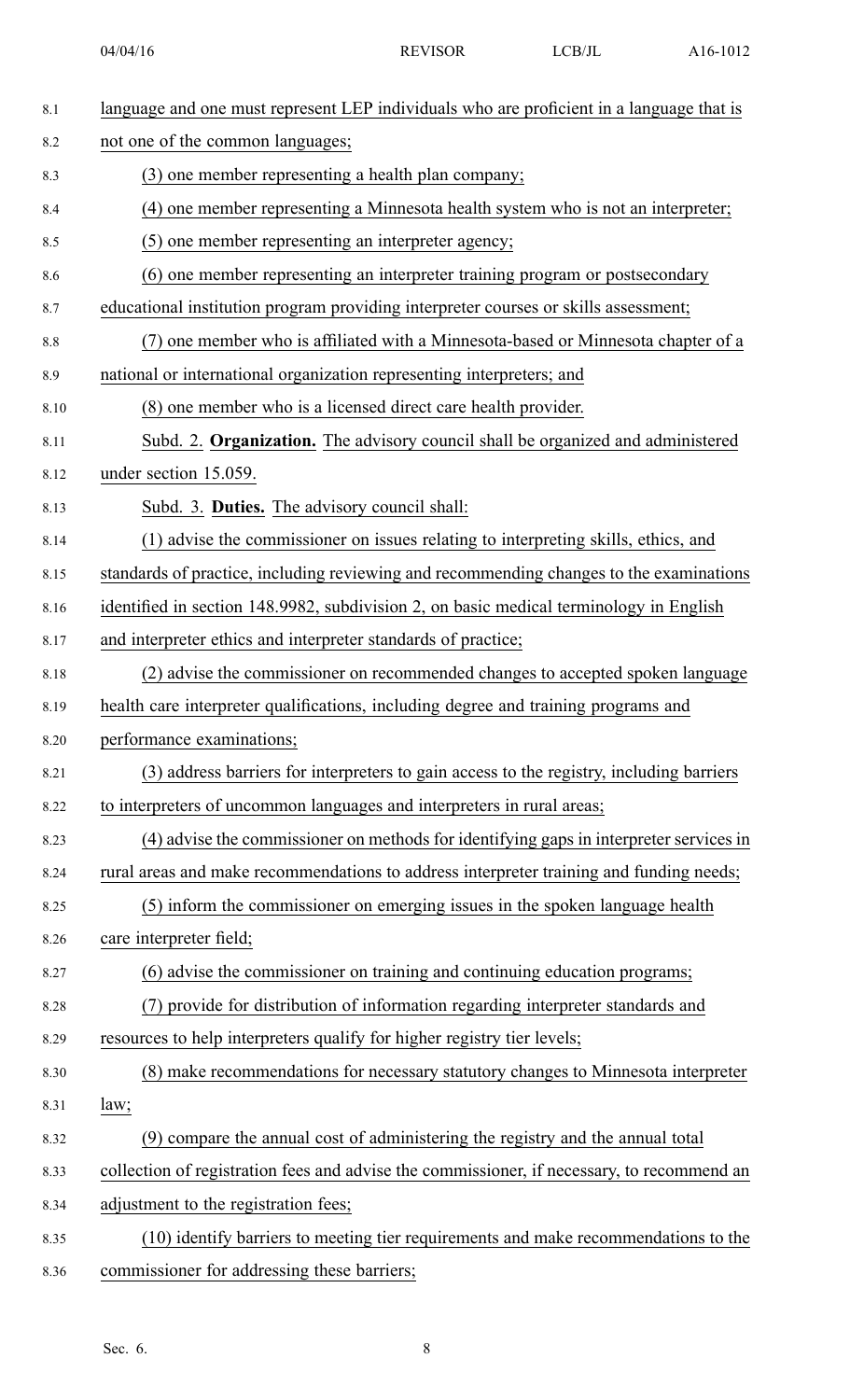| 9.1  | (11) identify and make recommendations to the commissioner for Web distribution                |
|------|------------------------------------------------------------------------------------------------|
| 9.2  | of patient and provider education materials on working with an interpreter and on reporting    |
| 9.3  | interpreter behavior as identified in section 148.9984; and                                    |
| 9.4  | (12) review and update as necessary the process for determining common languages.              |
| 9.5  | <b>EFFECTIVE DATE.</b> This section is effective July 1, 2016.                                 |
| 9.6  | Sec. 7. [148.9987] FEES.                                                                       |
| 9.7  | Subdivision 1. Fees. (a) The initial and renewal application fees for interpreters             |
| 9.8  | listed on the registry shall be established by the commissioner not to exceed \$               |
| 9.9  | (b) The renewal late fee for the registry shall be established by the commissioner             |
| 9.10 | not to exceed \$30.                                                                            |
| 9.11 | (c) If the commissioner must translate a document to verify whether a foreign degree           |
| 9.12 | qualifies for registration for tier 4, the commissioner may assess a fee equal to the actual   |
| 9.13 | cost of translation and additional effort necessary to process the application.                |
| 9.14 | Subd. 2. Nonrefundable fees. The fees in this section are nonrefundable.                       |
| 9.15 | Subd. 3. Deposit. Fees received under sections 148.9981 to 148.9987 shall be                   |
| 9.16 | deposited in the state government special revenue fund.                                        |
|      |                                                                                                |
| 9.17 | Sec. 8. Minnesota Statutes 2015 Supplement, section 256B.0625, subdivision 18a,                |
| 9.18 | is amended to read:                                                                            |
| 9.19 | Subd. 18a. Access to medical services. (a) Medical assistance reimbursement for                |
| 9.20 | meals for persons traveling to receive medical care may not exceed \$5.50 for breakfast,       |
| 9.21 | \$6.50 for lunch, or \$8 for dinner.                                                           |
| 9.22 | (b) Medical assistance reimbursement for lodging for persons traveling to receive              |
| 9.23 | medical care may not exceed \$50 per day unless prior authorized by the local agency.          |
| 9.24 | (c) Regardless of the number of employees that an enrolled health care provider may            |
| 9.25 |                                                                                                |
|      | have, medical assistance covers sign and oral spoken language health care interpreter          |
| 9.26 | services when provided by an enrolled health care provider during the course of providing      |
| 9.27 | a direct, person-to-person covered health care service to an enrolled recipient with limited   |
| 9.28 | English proficiency or who has a hearing loss and uses interpreting services. Coverage         |
| 9.29 | for face-to-face oral language spoken language health care interpreter services shall be       |
| 9.30 | provided only if the oral language spoken language health care interpreter used by the         |
| 9.31 | enrolled health care provider is listed in on the registry or roster established under section |
| 9.32 | 144.058 or the registry established under sections 148.9981 to 148.9987. Beginning July        |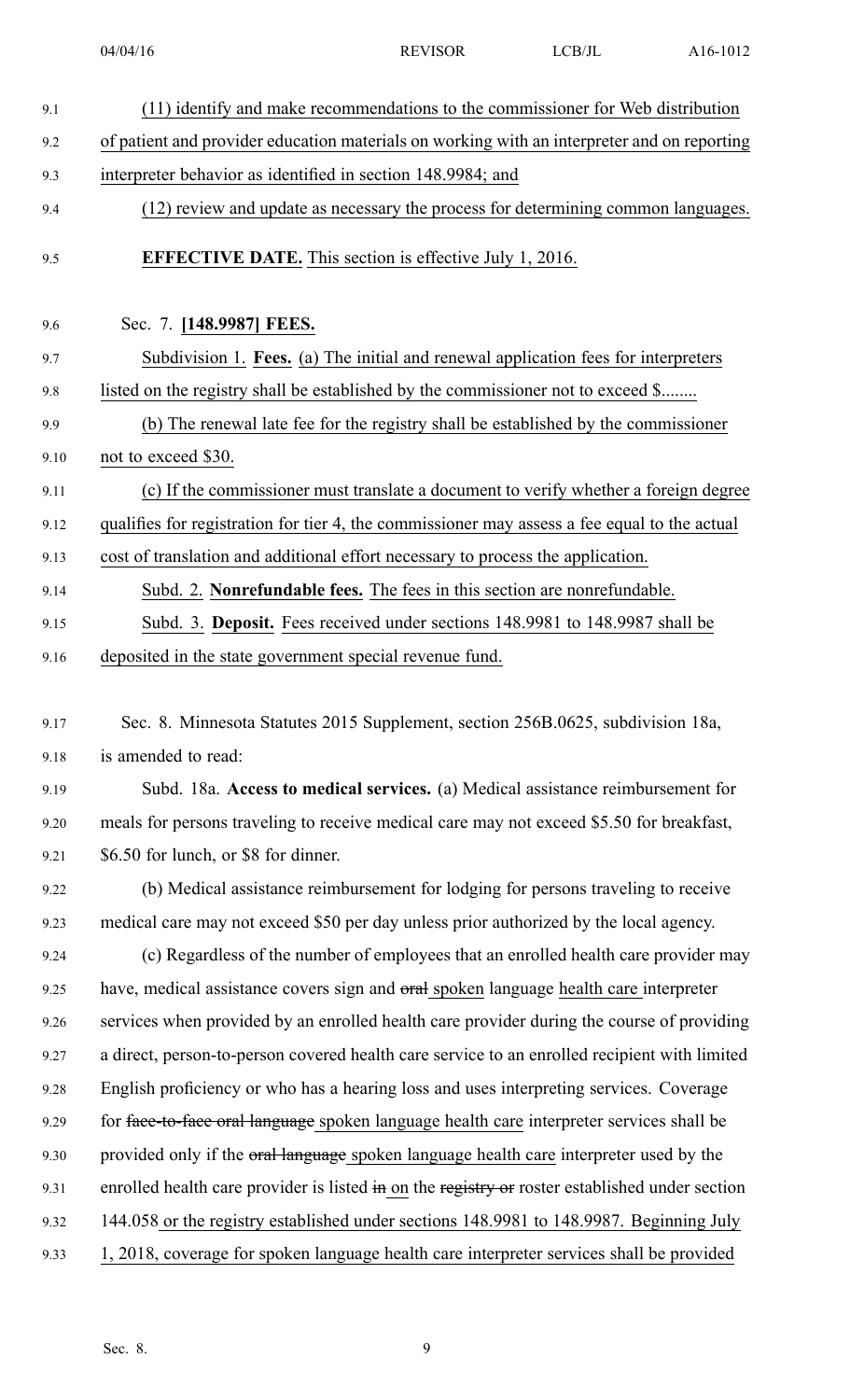10.1 only if the spoken language health care interpreter used by the enrolled health care

10.2 provider is listed on the registry established under sections 148.9981 to 148.9987.

# 10.3 Sec. 9. **STRATIFIED MEDICAL ASSISTANCE REIMBURSEMENT SYSTEM** 10.4 **FOR SPOKEN LANGUAGE HEALTH CARE INTERPRETERS.**

10.5 (a) The commissioner of human services, in consultation with the commissioner

10.6 of health, the Spoken Language Health Care Interpreter Advisory Council established

- 10.7 under Minnesota Statutes, section 148.9986, and representatives from the interpreting
- 10.8 stakeholder community at large, shall study and make recommendations for creating <sup>a</sup>
- 10.9 tiered reimbursement system for the Minnesota public health care programs for spoken
- 10.10 language health care interpreters based on the different tiers of the spoken language health
- 10.11 care interpreters registry established by the commissioner of health under Minnesota
- 10.12 Statutes, sections 148.9981 to 148.9987.
- 10.13 (b) The commissioner shall submit the proposed reimbursement system, including

10.14 the fiscal costs for the proposed system to the chairs and ranking minority members of the

10.15 house of representatives and senate committees with jurisdiction over health and human

10.16 services policy and finance by January 15, 2017.

### 10.17 Sec. 10. **INITIAL SPOKEN LANGUAGE HEALTH CARE ADVISORY**

### 10.18 **COUNCIL MEETING.**

10.19 The commissioner of health shall convene the first meeting of the Spoken Language 10.20 Health Care Advisory Council by October 1, 2016.

## 10.21 Sec. 11. **EVALUATION OF SPOKEN LANGUAGE HEALTH CARE**

### 10.22 **INTERPRETER REGISTRY FEES.**

- 10.23 The commissioner of health shall review the fees established under Minnesota
- 10.24 Statutes, section 148.9987, and ensure that the fees are at an appropriate level to recover
- 10.25 the costs involved in implementing the spoken language health care registry. If the
- 10.26 commissioner determines that the fees are set at <sup>a</sup> level that significantly over recovers
- 10.27 the cost of implementing the registry, the commissioner shall reduce the fees accordingly
- 10.28 effective July 1, 2019.
- 10.29 Sec. 12. **APPROPRIATION.**

10.30 \$....... in fiscal year 2017 is appropriated from the state governmen<sup>t</sup> special revenue

- 10.31 fund to the commissioner of health for the spoken language health care interpreter registry.
- 10.32 This amount includes \$280,000 for onetime start-up costs for the registry that is available